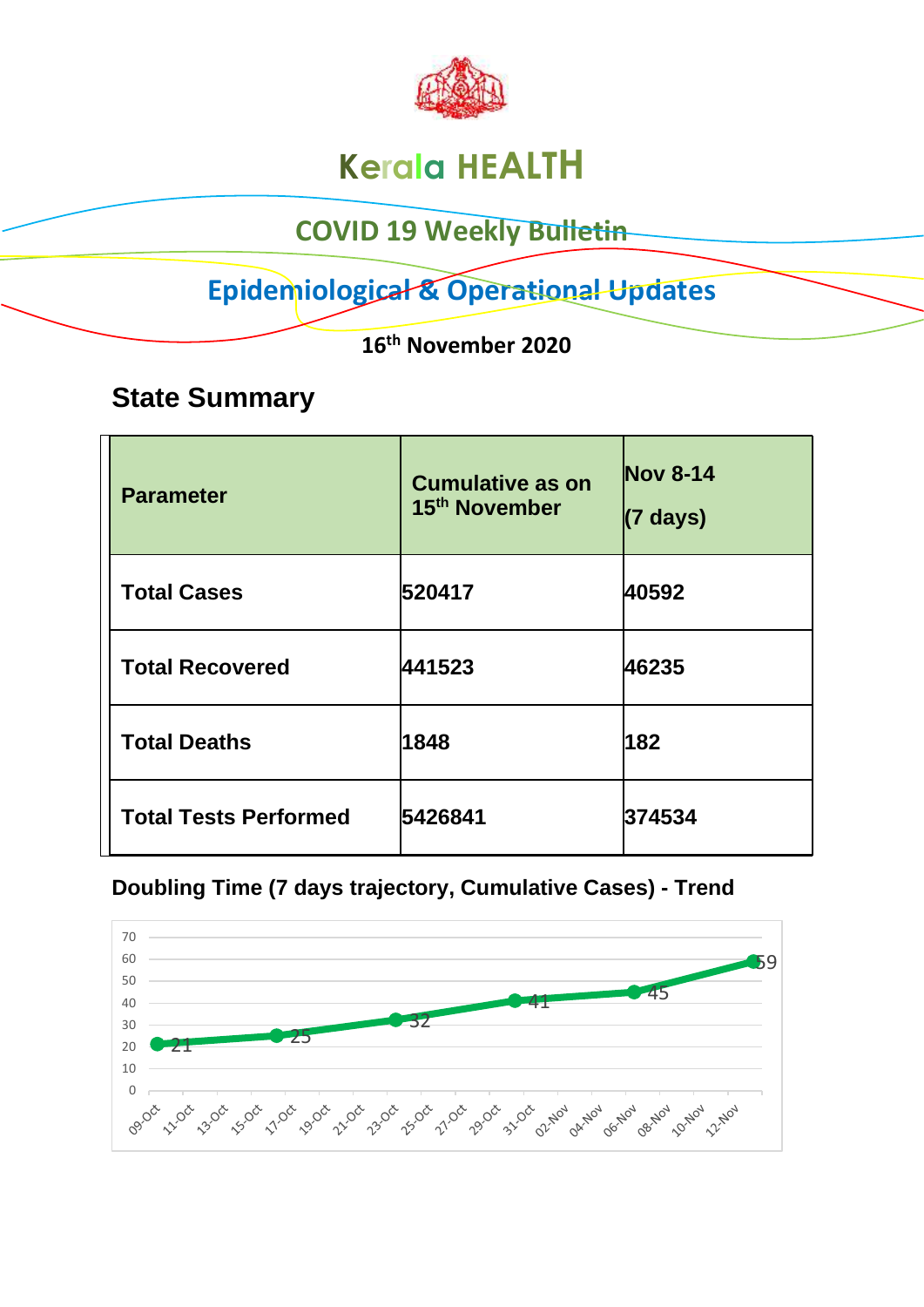



#### **Trend of District wise Doubling Time (Cumulative Cases, 7 days trajectory)**

## **Tests per Million- Weekly data (7 days)**

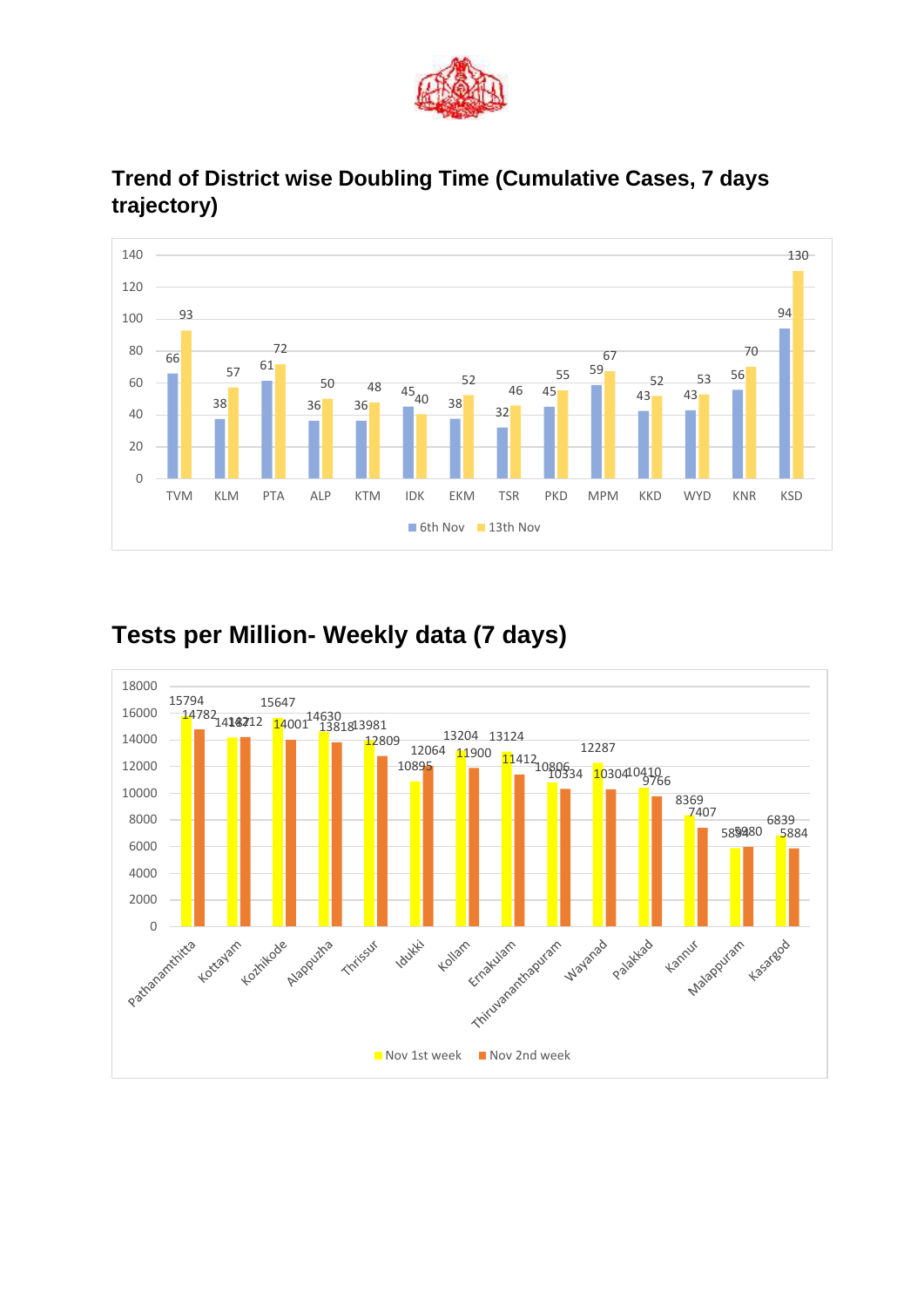



### **Test Positivity Rate- Weekly data**

### **Oxygen Stock in Kerala**



| Total Daily Oxygen availability as on MARCH 2020                                              | 129.08 Metric Tonne |
|-----------------------------------------------------------------------------------------------|---------------------|
| Total Daily Oxygen availability as on November 2020                                           | 184.09 Metric Tonne |
| Total Daily Oxygen Utilization (For both COVID and NON<br>COVID patients) as on November 2020 | 78.34 Metric Tonne  |